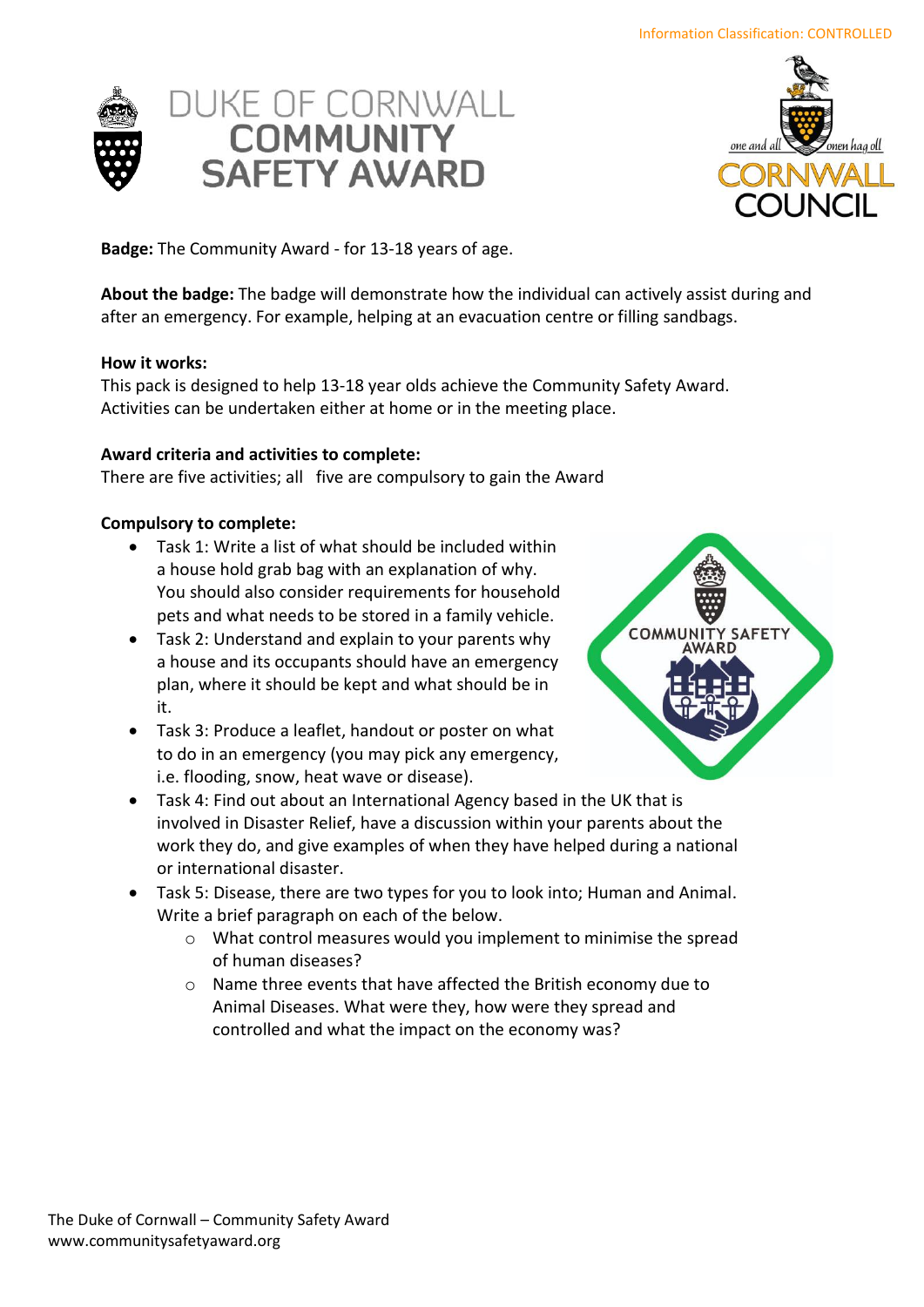### **Parent Information:**

This pack is designed to help 13-18 year olds achieve the Community Safety Award. Activities can be undertaken either at home or in the meeting place. Each activity has a page consisting of information on safety relating to the activity and a task to perform.

### **Parent Guide:**

# **Task 1: Write a list of what should be included within a house hold grab bag with an explanation of why. You should also consider requirements for household pets and what needs to be stored in a family vehicle.**

Things to include:

- Details of regular prescription items for your family
- Paper copy of useful telephone numbers
- Mobile phone and charger
- Important documents
- National Health Service number
- Important computer information stored on a memory stick
- Toiletries
- First aid kit
- Antibacterial hand gel
- Bottles of water
- Snack bars / chocolate
- Wind up or battery radio including spare batteries
- Wind up torch or torch with spare batteries
- Notebook and pen / pencil
- Essential keys (House)
- Special items (glasses / contact lenses etc)
- Cash
- Other items you may need make a list (playing cards, toy puzzle etc.)

Pets (keep a separate emergency bag for your pets in case they need to be evacuated. Contents will depend on the type of pet but may include):

- Water, food and bowls
- Leash / muzzle / harness
- Medication, health records, license and microchip numbers
- Blanket, pet carrier or cage
- Photo of your pet in case it gets lost
- Plastic bag for waste

Car and vehicles:

- Snow; Warm clothing, flask of hot drink, bottle of water, full tank of fuel.
- Flood; Warm, waterproof clothing, towel, flask of hot drink, bottle of water
- Heatwave; loose clothing, hat, suntan cream, bottle of water